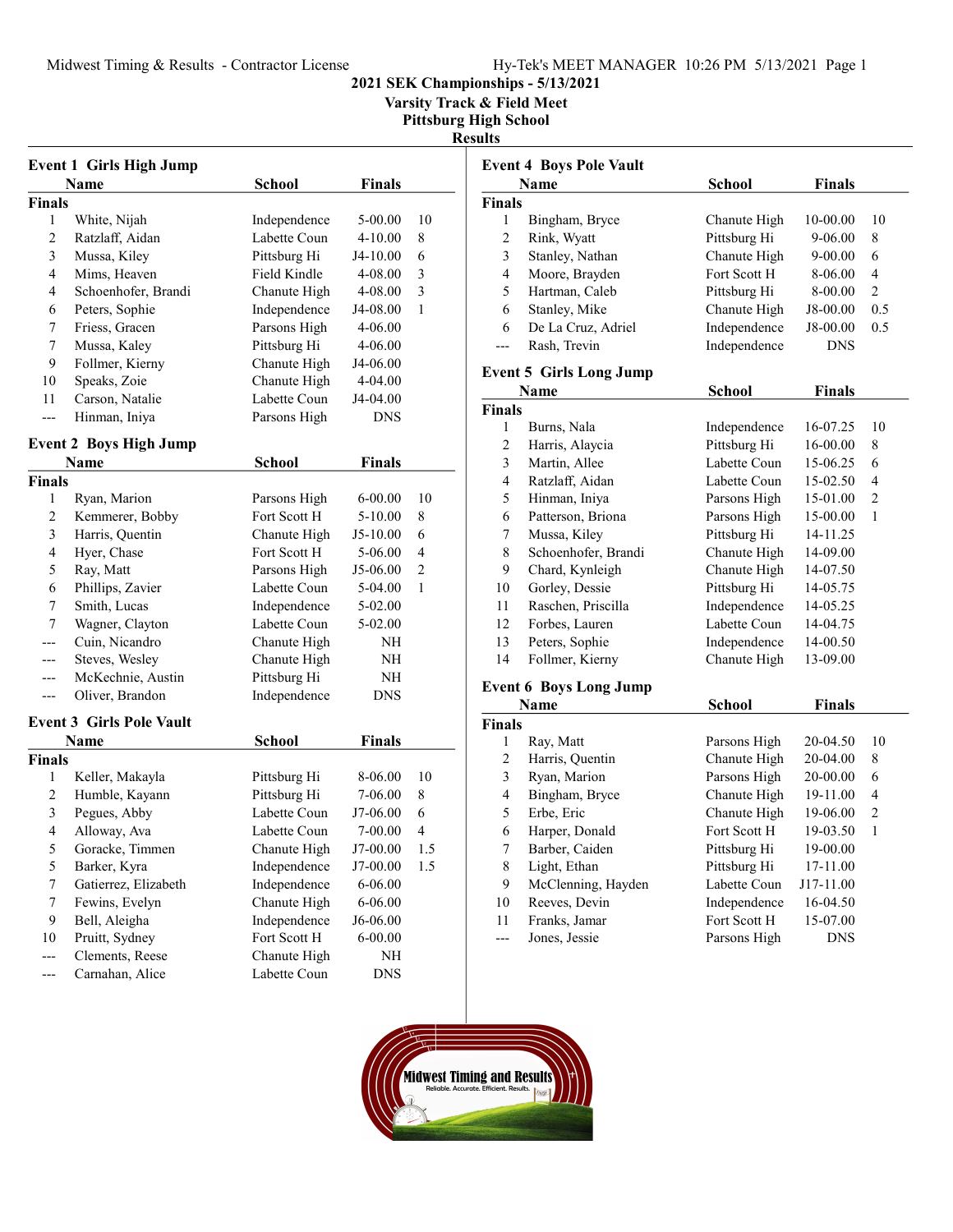Varsity Track & Field Meet

Pittsburg High School

### Results

|                    | <b>Event 7 Girls Triple Jump</b>  |                              |               |                |
|--------------------|-----------------------------------|------------------------------|---------------|----------------|
|                    | Name                              | <b>School</b>                | <b>Finals</b> |                |
| <b>Finals</b>      |                                   |                              |               |                |
| 1                  | Harris, Alaycia                   | Pittsburg Hi                 | 36-01.00      | 10             |
| 2                  | Hinman, Iniya                     | Parsons High                 | 34-03.50      | 8              |
| 3                  | Ratzlaff, Aidan                   | Labette Coun                 | 33-01.00      | 6              |
| 4                  | Mussa, Kiley                      | Pittsburg Hi                 | 32-07.25      | 4              |
| 5                  | Mussa, Kaley                      | Pittsburg Hi                 | 31-09.75      | $\overline{c}$ |
| 6                  | Patterson, Briona                 | Parsons High                 | 31-07.00      | $\mathbf{1}$   |
| 7                  | Schoenhofer, Brandi               | Chanute High                 | 31-06.50      |                |
| 8                  | Forbes, Lauren                    | Labette Coun                 | 31-04.00      |                |
| 9                  | Peters, Sophie                    | Independence                 | 29-03.00      |                |
| 10                 | Coltrane, Maurin                  | Independence                 | 25-09.50      |                |
| ---                | Campbell, Ava                     | Chanute High                 | FOUL          |                |
|                    | <b>Event 8 Boys Triple Jump</b>   |                              |               |                |
|                    | Name                              | <b>School</b>                | <b>Finals</b> |                |
| <b>Finals</b>      |                                   |                              |               |                |
| 1                  | Jones, Jessie                     | Parsons High                 | 42-04.50      | 10             |
| 2                  | Ryan, Marion                      | Parsons High                 | 41-04.75      | 8              |
| 3                  | O'Doherty, Andrew                 | Pittsburg Hi                 | 39-08.00      | 6              |
| 4                  | Arriola, Johan                    | Pittsburg Hi                 | 37-01.00      | 4              |
| 5                  | Spall, Kaden                      | Parsons High                 | 36-08.00      | $\overline{c}$ |
| 6                  | Morley, Kaden                     | Chanute High                 | 35-11.00      | 1              |
| 7                  | Phillips, Zavier                  | Labette Coun                 | 35-06.50      |                |
| 8                  | Light, Ethan                      | Pittsburg Hi                 | 34-00.50      |                |
| 9                  | Duncan, Jordan                    | Chanute High                 | 31-06.50      |                |
|                    | Steves, Wesley                    | Chanute High                 | <b>FOUL</b>   |                |
|                    | <b>Event 9 Girls Discus Throw</b> |                              |               |                |
|                    |                                   |                              |               |                |
|                    | Name                              | <b>School</b>                | <b>Finals</b> |                |
| <b>Finals</b><br>1 | Cranor, Mattilyn                  | Chanute High                 | 103-07        | 10             |
| $\overline{2}$     | Sorrell, Elsie                    | Labette Coun                 | 103-03        | 8              |
| 3                  | Hendrickson, Ela                  | Pittsburg Hi                 | 101-05        | 6              |
| 4                  | Goodner, Kelsey                   | Chanute High                 | 98-10         | 4              |
| 5                  | Hicks, Meredith                   | Chanute High                 | 98-06         | $\overline{2}$ |
| 6                  |                                   |                              |               | $\mathbf{1}$   |
|                    | Porter, Chantae<br>Jones, Keimara | Field Kindle                 | 97-06         |                |
| 7<br>8             |                                   | Independence                 | 89-04         |                |
| 9                  | Wright, Sierra                    | Fort Scott H                 | 80-05         |                |
| 10                 | Brimm, Chrissy                    | Independence<br>Pittsburg Hi | 78-03         |                |
|                    | Farrington, Macy                  |                              | 77-08         |                |
| 11                 | Peery, River                      | Pittsburg Hi                 | 57-10         |                |

|                | <b>Event 10 Boys Discus Throw</b>   |              |               |                |
|----------------|-------------------------------------|--------------|---------------|----------------|
|                | <b>Name</b>                         | School       | <b>Finals</b> |                |
| <b>Finals</b>  |                                     |              |               |                |
| 1              | LaCrone, Kolten                     | Chanute High | 146-07        | 10             |
| 2              | Martin, Noah                        | Fort Scott H | 125-09        | 8              |
| 3              | Deal, Gaven                         | Pittsburg Hi | 117-11        | 6              |
| 4              | Howard, Jonathan                    | Pittsburg Hi | 116-10        | 4              |
| 5              | Thuston, Gus                        | Chanute High | 106-06        | 2              |
| 6              | Morris, Nick                        | Field Kindle | 106-01        | $\mathbf{1}$   |
| 7              | Grady, Noah                         | Labette Coun | 100-08        |                |
| 8              | Golay, Garrin                       | Chanute High | 97-08         |                |
| 9              | Metcalf, Mason                      | Independence | 96-04         |                |
| 10             | Ballard, CJ                         | Independence | 95-04         |                |
| 11             | Talent, Gabe                        | Pittsburg Hi | 94-05         |                |
| 12             | Schaplowski, Hunter                 | Labette Coun | 94-00         |                |
| 13             | Paolini, Anthony                    | Independence | 86-11         |                |
| 14             | Lewis, Tyler                        | Labette Coun | 86-10         |                |
| 15             | Brown, Cade                         | Parsons High | 65-11         |                |
| 16             | Eddy, Jumaine                       | Field Kindle | 64-05         |                |
| ---            | Tyson, Isiah                        | Parsons High | DNS           |                |
|                | <b>Event 11 Girls Javelin Throw</b> |              |               |                |
|                | Name                                | School       | <b>Finals</b> |                |
| <b>Finals</b>  |                                     |              |               |                |
| 1              | Narges, Madeline                    | Pittsburg Hi | 116-07        | 10             |
| 2              | Cranor, Mattilyn                    | Chanute High | 112-04        | 8              |
| 3              | Hicks, Meredith                     | Chanute High | 105-06.50     | 6              |
| 4              | Aguilar, Lena                       | Chanute High | 98-08         | 4              |
| 5              | Bohrer, McKinzie                    | Fort Scott H | 97-01         | $\overline{c}$ |
| 6              | Wunderly, Carsen                    | Fort Scott H | 97-00         | 1              |
| 7              | Jones, Keimara                      | Independence | 79-01         |                |
| 8              | Young, Kendall                      | Parsons High | 57-11         |                |
| 9              | Campbell, Lainee                    | Parsons High | 57-00         |                |
| 10             | Brimm, Chrissy                      | Independence | 55-06         |                |
| ---            | Bukowski, Alexa                     | Fort Scott H | <b>DNS</b>    |                |
| $---$          | Mota, Leticia                       | Parsons High | DNS           |                |
|                | <b>Event 12 Boys Javelin Throw</b>  |              |               |                |
|                | Name                                | School       | <b>Finals</b> |                |
| Finals         |                                     |              |               |                |
| 1              | Wunderly, Will                      | Fort Scott H | 141-03.50     | 10             |
| $\overline{c}$ | Dean, Dagen                         | Chanute High | 139-07.50     | 8              |
| 3              | Grady, Noah                         | Labette Coun | 135-07        | 6              |
| 4              | Lewis, Tyler                        | Labette Coun | 133-01        | 4              |
| 5              | Butcher, LJ                         | Pittsburg Hi | 128-05        | $\overline{c}$ |
| 6              | Goldsmith, Joey                     | Parsons High | 126-05.50     | $\mathbf{1}$   |
| 7              | Tobel, Robert                       | Labette Coun | 117-06        |                |
|                |                                     |              |               |                |

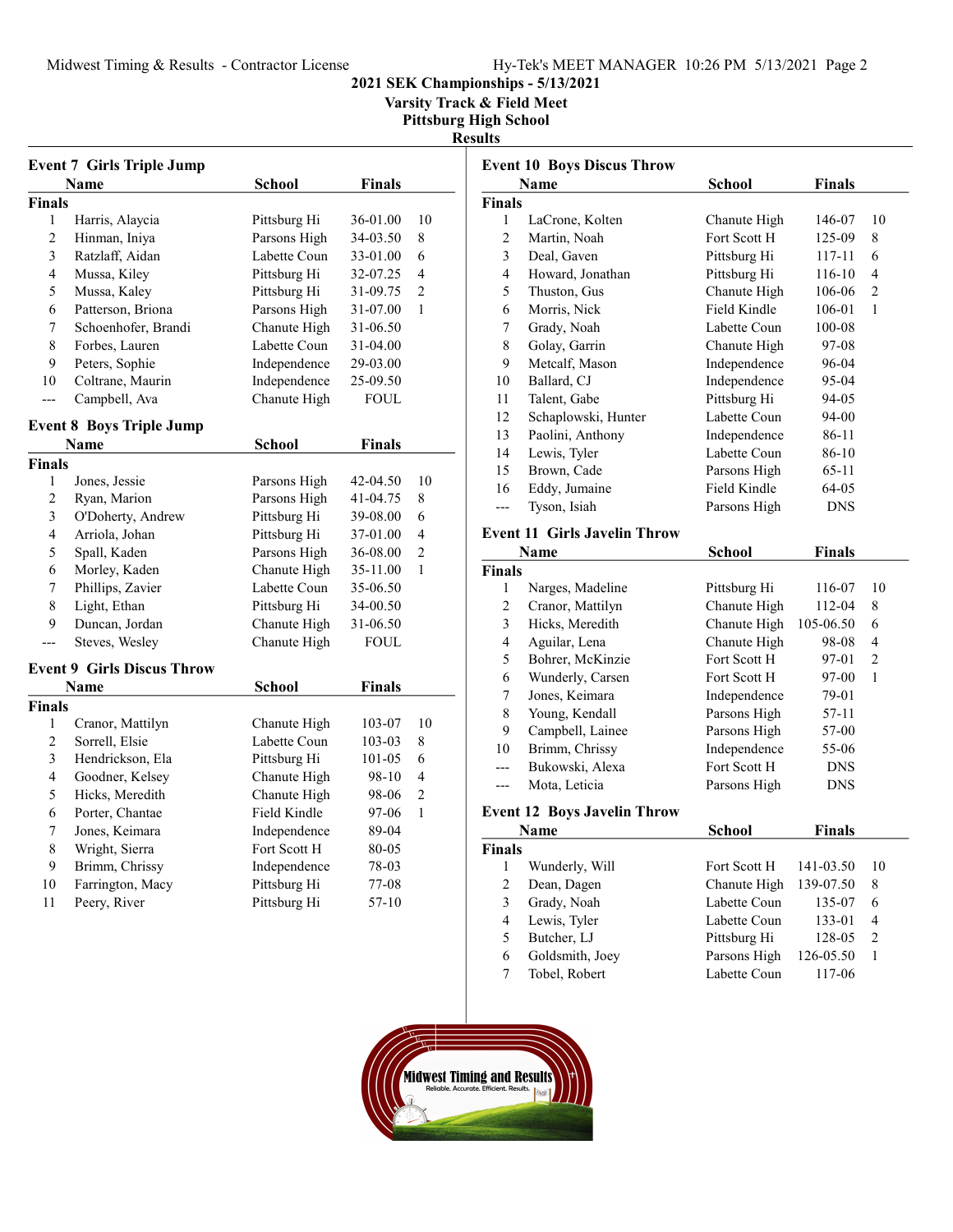2021 SEK Championships - 5/13/2021

Varsity Track & Field Meet

Pittsburg High School

## Results

| 33-09.00<br>Paolini, Anthony<br>Independence<br>14<br>31-03.00<br>Pittsburg Hi<br>Peters, Aden<br>15<br>31-01.00<br>Curtis, Wyatt<br>Parsons High<br>16<br>Morris, Nick<br>Field Kindle<br>31-00.00<br>17<br>24-04.00<br>Brown, Cade<br>Parsons High<br>18<br>24-02.00<br>Eddy, Jumaine<br>Field Kindle<br>19 |  |  |
|---------------------------------------------------------------------------------------------------------------------------------------------------------------------------------------------------------------------------------------------------------------------------------------------------------------|--|--|
|                                                                                                                                                                                                                                                                                                               |  |  |
|                                                                                                                                                                                                                                                                                                               |  |  |
|                                                                                                                                                                                                                                                                                                               |  |  |
|                                                                                                                                                                                                                                                                                                               |  |  |
|                                                                                                                                                                                                                                                                                                               |  |  |
|                                                                                                                                                                                                                                                                                                               |  |  |

#### Event 15 Girls 100 Meter Hurdles

|    | Name                 | School       | <b>Prelims</b> |
|----|----------------------|--------------|----------------|
|    | <b>Preliminaries</b> |              |                |
| 1  | Friess, Gracen       | Parsons High | 17.47Q         |
| 2  | Harris, Alaycia      | Pittsburg Hi | 17.57Q         |
| 3  | Pegues, Abby         | Labette Coun | 17.98g         |
| 4  | Strickland, Makayla  | Field Kindle | 18.19q         |
| 5  | Stebbins, Sarah      | Pittsburg Hi | 19.22q         |
| 6  | Chard, Kynleigh      | Chanute High | 19.25q         |
| 7  | Steelman, Tori       | Labette Coun | 19.59q         |
| 8  | Schoenhofer, Brandi  | Chanute High | 19.67q         |
| 9  | Peters, Sophie       | Independence | 19.72          |
| 10 | Speaks, Zoie         | Chanute High | 19.75          |
| 11 | Pool, Libby          | Labette Coun | 20.14          |
| 12 | Gorley, Dessie       | Pittsburg Hi | 21.57          |

### Event 15 Girls 100 Meter Hurdles

|               | Name                | School       | <b>Finals</b> |                |
|---------------|---------------------|--------------|---------------|----------------|
| <b>Finals</b> |                     |              |               |                |
|               | Friess, Gracen      | Parsons High | 17.42         | -10            |
| 2             | Pegues, Abby        | Labette Coun | 17.81         | 8              |
| 3             | Strickland, Makayla | Field Kindle | 17.95         | 6              |
| 4             | Chard, Kynleigh     | Chanute High | 18.65         | $\overline{4}$ |
| 5             | Steelman, Tori      | Labette Coun | 18.92         | $\mathcal{L}$  |
| 6             | Stebbins, Sarah     | Pittsburg Hi | 19.28         |                |
| 7             | Schoenhofer, Brandi | Chanute High | 19.70         |                |
| 8             | Harris, Alaycia     | Pittsburg Hi | 22.50         |                |

### Event 16 Boys 110 Meter Hurdles

|               | <b>Name</b>       | School       | <b>Finals</b> |                |
|---------------|-------------------|--------------|---------------|----------------|
| <b>Finals</b> |                   |              |               |                |
| 1             | Mccarty, Russell  | Labette Coun | 16.17         | 10             |
| 2             | Ryan, Marion      | Parsons High | 16.50         | 8              |
| 3             | Bingham, Bryce    | Chanute High | 16.95         | 6              |
| 4             | Morley, Kaden     | Chanute High | 17.05         | 4              |
| 5             | McKechnie, Austin | Pittsburg Hi | 19.47         | $\mathfrak{D}$ |
| 6             | Duncan, Jordan    | Chanute High | 20.04         | 1              |
| 7             | Crespo, Oscar     | Pittsburg Hi | 20.56         |                |
| 8             | Stevens, Dillan   | Pittsburg Hi | 22.09         |                |
|               | Oliver, Brandon   | Independence | SCR           |                |



| Finals  (Event 12 Boys Javelin Throw) |                                |               |               |                |  |
|---------------------------------------|--------------------------------|---------------|---------------|----------------|--|
|                                       | <b>Name</b>                    | <b>School</b> | <b>Finals</b> |                |  |
| 8                                     | Curtis, Wyatt                  | Parsons High  | 113-09.50     |                |  |
| 9                                     | Howard, Jonathan               | Pittsburg Hi  | 108-11        |                |  |
| 10                                    | Tyson, Isiah                   | Parsons High  | 108-08.50     |                |  |
| 11                                    | Dozier, Isaac                  | Independence  | 106-03        |                |  |
| 12                                    | Talent, Gabe                   | Pittsburg Hi  | 104-08        |                |  |
| 13                                    | Reyes, Abe                     | Field Kindle  | 100-00.50     |                |  |
| 14                                    | Paolini, Anthony               | Independence  | 97-00         |                |  |
| ---                                   | LaCrone, Kolten                | Chanute High  | <b>DNS</b>    |                |  |
| ---                                   | Thuston, Gus                   | Chanute High  | <b>DNS</b>    |                |  |
| ---                                   | Brown, Cade                    | Parsons High  | <b>SCR</b>    |                |  |
|                                       | <b>Event 13 Girls Shot Put</b> |               |               |                |  |
|                                       | Name                           | School        | <b>Finals</b> |                |  |
| <b>Finals</b>                         |                                |               |               |                |  |
| 1                                     | Sorrell, Elsie                 | Labette Coun  | 34-00.00      | 10             |  |
| 2                                     | Cranor, Mattilyn               | Chanute High  | 33-09.00      | 8              |  |
| 3                                     | Porter, Chantae                | Field Kindle  | 32-11.00      | 6              |  |
| 4                                     | Bukowski, Alexa                | Fort Scott H  | 30-06.00      | $\overline{4}$ |  |
| 5                                     | Jones, Keimara                 | Independence  | 30-03.00      | $\overline{c}$ |  |
| 6                                     | Hendrickson, Ela               | Pittsburg Hi  | 30-00.00      | $\mathbf{1}$   |  |
| 7                                     | Bogle, Tyra                    | Chanute High  | 27-06.00      |                |  |
| 8                                     | Aguilar, Lena                  | Chanute High  | 27-04.00      |                |  |
| 9                                     | Farrington, Macy               | Pittsburg Hi  | 25-06.00      |                |  |
| 9                                     | Young, Kendall                 | Parsons High  | 25-06.00      |                |  |
| 11                                    | Peery, River                   | Pittsburg Hi  | 25-00.00      |                |  |
| 12                                    | Brimm, Chrissy                 | Independence  | 23-09.00      |                |  |
|                                       | Wright, Sierra                 | Fort Scott H  | <b>DNS</b>    |                |  |
|                                       | Campbell, Lainee               | Parsons High  | <b>DNS</b>    |                |  |
|                                       | Mota, Leticia                  | Parsons High  | <b>DNS</b>    |                |  |
|                                       | <b>Event 14 Boys Shot Put</b>  |               |               |                |  |
|                                       | Name                           | <b>School</b> | <b>Finals</b> |                |  |
| <b>Finals</b>                         |                                |               |               |                |  |
| 1                                     | LaCrone, Kolten                | Chanute High  | 44-02.00      | 10             |  |
| $\overline{2}$                        | Metcalf, Mason                 | Independence  | 38-00.00      | 8              |  |

| HINAIS |                   |              |          |    |
|--------|-------------------|--------------|----------|----|
| 1      | LaCrone, Kolten   | Chanute High | 44-02.00 | 10 |
| 2      | Metcalf, Mason    | Independence | 38-00.00 | 8  |
| 3      | Golay, Garrin     | Chanute High | 37-07.00 | 6  |
| 4      | Thuston, Gus      | Chanute High | 37-06.00 | 4  |
| 5      | Deal, Gaven       | Pittsburg Hi | 37-05.00 | 2  |
| 6      | Grady, Noah       | Labette Coun | 37-00.00 | 1  |
| 7      | Moore, Tyler      | Labette Coun | 36-02.00 |    |
| 8      | Pinkerton, Dylan  | Fort Scott H | 35-07.00 |    |
| 9      | Lewis, Tyler      | Labette Coun | 35-03.00 |    |
| 10     | Arvidson, Dyllian | Fort Scott H | 34-11.00 |    |
| 11     | Talent, Gabe      | Pittsburg Hi | 34-06.00 |    |
| 12     | Tyson, Isiah      | Parsons High | 34-02.50 |    |
| 13     | Dozier, Isaac     | Independence | 34-02.00 |    |
|        |                   |              |          |    |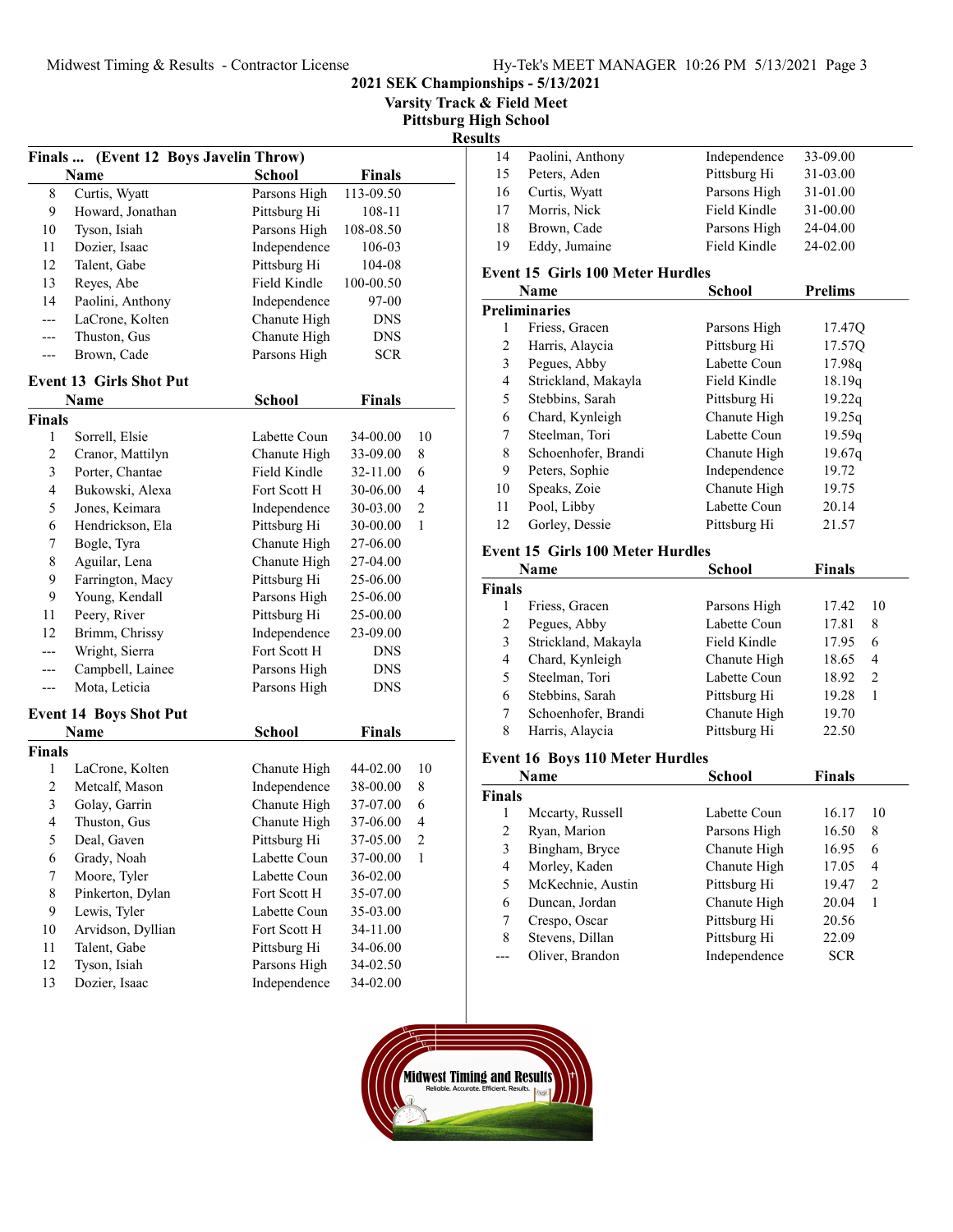Varsity Track & Field Meet

Pittsburg High School

Results

|    | Name                   | School       | <b>Prelims</b> |
|----|------------------------|--------------|----------------|
|    | <b>Preliminaries</b>   |              |                |
| 1  | Hughes, Maddy          | Chanute High | 13.530         |
| 2  | Burns, Nala            | Independence | 13.540         |
| 3  | Shelton, Courtney      | Fort Scott H | 13.58q         |
| 4  | Ecoff, Anna            | Parsons High | 13.63q         |
| 5  | Miller, Bailey         | Independence | 13.66g         |
| 6  | Ranabargar, Camrie     | Chanute High | 13.95q         |
| 7  | Reichenberger, Lindsay | Independence | 14.06g         |
| 8  | Mims, Heaven           | Field Kindle | 14.43q         |
| 9  | Hall, Emma             | Field Kindle | 14.44          |
| 10 | Moore, Addie           | Chanute High | 14.57          |
| 11 | Ortiz, Melissa         | Field Kindle | 14.59          |

## Event 17 Girls 100 Meter Dash

|               | Name                   | <b>School</b> | <b>Finals</b> |               |
|---------------|------------------------|---------------|---------------|---------------|
| <b>Finals</b> |                        |               |               |               |
|               | Hughes, Maddy          | Chanute High  | 13.07         | 10            |
| 2             | Burns, Nala            | Independence  | 13.26         | 8             |
| 3             | Ecoff, Anna            | Parsons High  | 13.60         | 6             |
| 4             | Shelton, Courtney      | Fort Scott H  | 13.63         | 4             |
| 5             | Miller, Bailey         | Independence  | 13.64         | $\mathcal{L}$ |
| 6             | Ranabargar, Camrie     | Chanute High  | 13.90         |               |
|               | Reichenberger, Lindsay | Independence  | 14.01         |               |
| 8             | Mims, Heaven           | Field Kindle  | 14.58         |               |

### Event 18 Boys 100 Meter Dash

| Name |                   | <b>School</b> | <b>Prelims</b>     |  |
|------|-------------------|---------------|--------------------|--|
|      | Preliminaries     |               |                    |  |
| 1    | Logan, Tariq      | Field Kindle  | 11.20 <sub>O</sub> |  |
| 2    | Harris, Quentin   | Chanute High  | 11.43 <sub>O</sub> |  |
| 3    | O'Doherty, Andrew | Pittsburg Hi  | 11.51q             |  |
| 4    | Dean, Dagen       | Chanute High  | 11.63q             |  |
| 5    | Vinson, Tray      | Labette Coun  | 11.63q             |  |
| 6    | Guan, William     | Chanute High  | 11.87q             |  |
| 7    | Light, Ethan      | Pittsburg Hi  | 11.91q             |  |
| 8    | Barber, Caiden    | Pittsburg Hi  | 11.92q             |  |
| 9    | Harper, Donald    | Fort Scott H  | 12.21              |  |
| 10   | Smith, Lucas      | Independence  | 12.25              |  |
| 11   | Richardson, Jaron | Parsons High  | 12.55              |  |
| 12   | Hestand, Eli      | Labette Coun  | 12.57              |  |
| 13   | Shaffer, Wyatt    | Independence  | 12.67              |  |
| 14   | Hayes, Caleb      | Independence  | 12.84              |  |

|                | <b>Name</b>                      | <b>School</b> | <b>Finals</b> |                |
|----------------|----------------------------------|---------------|---------------|----------------|
| <b>Finals</b>  |                                  |               |               |                |
| 1              | Logan, Tariq                     | Field Kindle  | 11.19         | 10             |
| $\overline{c}$ | O'Doherty, Andrew                | Pittsburg Hi  | 11.42         | 8              |
| 3              | Harris, Quentin                  | Chanute High  | 11.50         | 6              |
| 4              | Dean, Dagen                      | Chanute High  | 11.70         | $\overline{4}$ |
| 5              | Vinson, Tray                     | Labette Coun  | 11.84         | 2              |
| 6              | Light, Ethan                     | Pittsburg Hi  | 11.96         | 1              |
| 7              | Guan, William                    | Chanute High  | 12.01         |                |
| 8              | Barber, Caiden                   | Pittsburg Hi  | 12.04         |                |
|                | Event 19 Girls 4x800 Meter Relay |               |               |                |
|                | <b>Team</b>                      | Relay         | <b>Finals</b> |                |

| `inals |                          |   |                         |    |
|--------|--------------------------|---|-------------------------|----|
|        | Labette Coun             | A | 11:02.72                | 10 |
|        | 1) Jones, Nevaeh         |   | 2) Mellington, Heather  |    |
|        | 3) Clevenger, Elyse      |   | 4) Alloway, Ava         |    |
| 2      | Chanute High School      | A | 11:07.38                | 8  |
|        | 1) Becannon, Bella       |   | 2) Clements, Reese      |    |
|        | 3) Stephenson, Abby      |   | 4) Fewins, Evelyn       |    |
| 3      | Pittsburg High School    | A | 11:20.98                | 6  |
|        | 1) Moss, Eve             |   | 2) Grotheer, Indiana    |    |
|        | 3) Poling-Cummings, Kate |   | 4) Keller, Makayla      |    |
| 4      | Independence             | A | 13:42.28                | 4  |
|        | 1) Bales, Ashlyn         |   | 2) Francoeur, Annabelle |    |
|        | 3) Lewis, Kyla           |   | 4) Schrant, Bria        |    |
|        |                          |   |                         |    |

# Event 20 Boys 4x800 Meter Relay<br>Team

|               | Team                  | Relav               | <b>Finals</b>            |
|---------------|-----------------------|---------------------|--------------------------|
| <b>Finals</b> |                       |                     |                          |
| 1             | Pittsburg High School | A                   | 8:41.21<br>10            |
|               | 1) Arriola, Johan     | 2) Mendenhall, Will |                          |
|               | 3) Hernandez, Eismael |                     | 4) Jefferson, Cameron    |
| 2             | Fort Scott H          | А                   | 8:46.24<br>8             |
| 3             | Independence          | A                   | 8:51.67<br>6             |
|               | 1) Johnston, Caleb    | 2) Dunham, Myles    |                          |
|               | 3) Blex, James        | 4) Dillion, Lucas   |                          |
| 4             | Labette Coun          | A                   | 8:57.88<br>4             |
|               | 1) Alex, Meister      |                     | 2) Cashman, Blake        |
|               | 3) Ourada, Austin     | 4) Phillips, Zavier |                          |
| 5.            | Chanute High School   | A                   | 9:02.95<br>2             |
|               | 1) Guan, William      |                     | 2) Stanley, Nathan       |
|               | 3) Stanley, Mike      |                     | 4) Godinez, Brock        |
| 6             | Field Kindle          | A                   | 9:08.48<br>1             |
|               | 1) Luten, Amir        | 2) Talbot, Aaron    |                          |
|               | 3) Hanna, Lucas       |                     | 4) Barrone-Lazzo, Josept |
|               |                       |                     |                          |

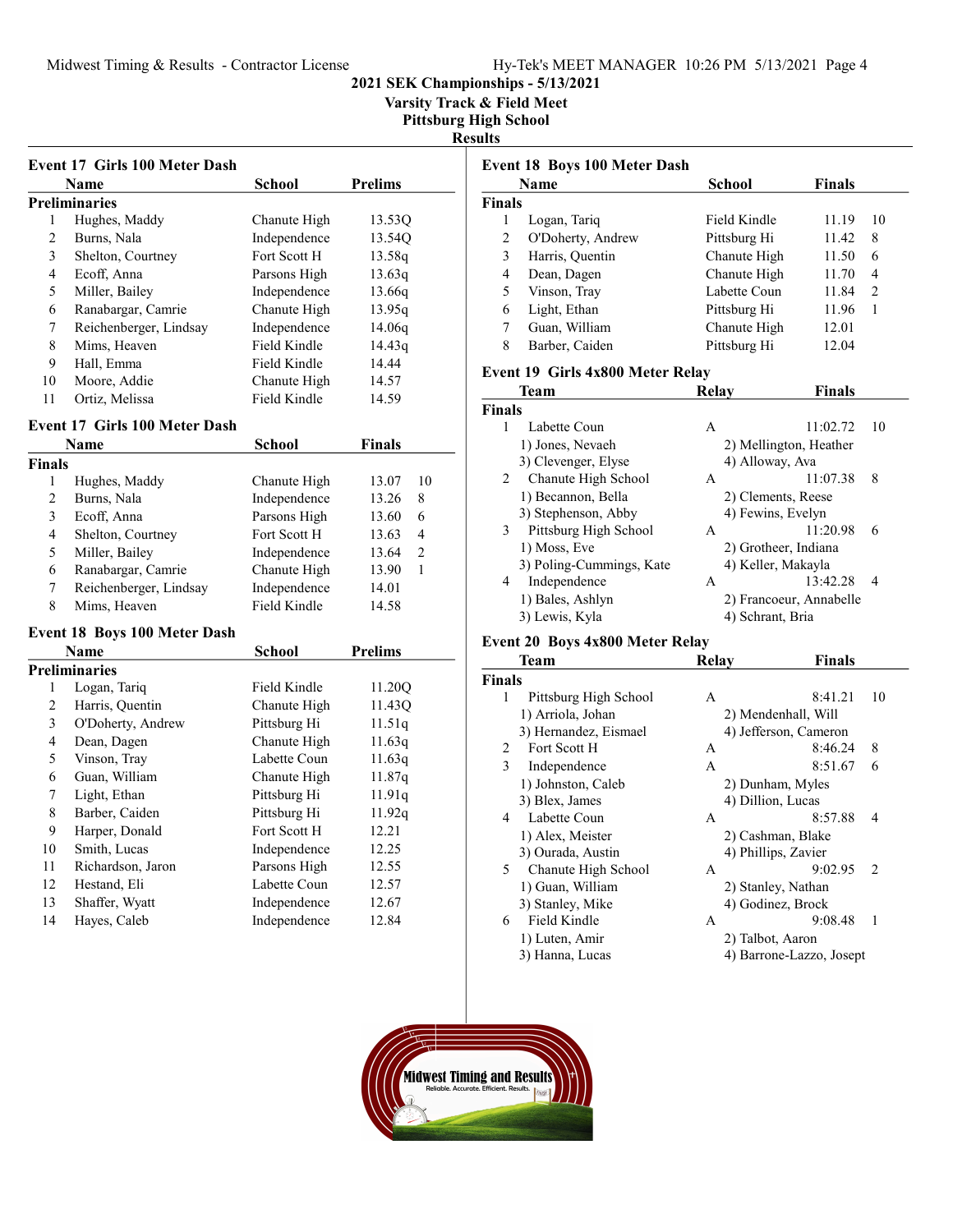|                | (Event 20 Boys 4x800 Meter Relay)<br>Finals |                              |                  |
|----------------|---------------------------------------------|------------------------------|------------------|
|                | Team                                        | <b>Relay</b>                 | <b>Finals</b>    |
| ---            | Parsons High School                         | A                            | <b>SCR</b>       |
|                | 1) Day, Cameron                             | 2) Ramirez, Axl              |                  |
|                | 3) Wheat, Landon                            | 4) Gatewood, Malachi         |                  |
|                | <b>Event 21 Girls 200 Meter Dash</b>        |                              |                  |
|                | Name                                        | <b>School</b>                | <b>Prelims</b>   |
|                | <b>Preliminaries</b>                        |                              |                  |
| 1              | Perez, Jasmine                              | Labette Coun                 | 27.47Q           |
| 2              | Shelton, Courtney                           | Fort Scott H                 | 28.17Q           |
| 3              | Hughes, Maddy                               | Chanute High                 | 28.19q           |
| 4              | Harris, Alaycia                             | Pittsburg Hi                 | 28.23q           |
| 5              | Burns, Nala                                 | Independence                 | 28.48q           |
| 6              | Martin, Allee                               | Labette Coun                 | 28.96q           |
| 7              | Coltrane, Maurin                            | Independence                 | 29.17q           |
| 8              | Ranabargar, Camrie                          | Chanute High                 | 29.46q           |
| 9              | Reichenberger, Lindsay                      | Independence                 | 29.54            |
| 10             | Ortiz, Melissa                              | Field Kindle                 | 30.20            |
| 11             | Hall, Emma                                  | Field Kindle                 | 30.52            |
| 12             | Pruitt, Sydney                              | Fort Scott H                 | 30.73            |
| 13             | Moore, Addie                                | Chanute High                 | 30.89            |
|                | <b>Event 21 Girls 200 Meter Dash</b>        |                              |                  |
|                | Name                                        | <b>School</b>                | <b>Finals</b>    |
| <b>Finals</b>  |                                             |                              |                  |
| 1              | Hughes, Maddy                               | Chanute High                 | 26.97<br>10      |
| $\overline{c}$ | Harris, Alaycia                             | Pittsburg Hi                 | 27.33<br>8       |
| 3              | Perez, Jasmine                              | Labette Coun                 | 6<br>27.39       |
| 4              | Burns, Nala                                 | Independence                 | 27.45<br>4       |
| 5              | Shelton, Courtney                           | Fort Scott H                 | 2<br>27.67       |
| 6              | Martin, Allee                               | Labette Coun                 | 28.76<br>1       |
| 7              | Ranabargar, Camrie                          | Chanute High                 | 29.17            |
| 8              | Coltrane, Maurin                            | Independence                 | 29.60            |
|                | <b>Event 22 Boys 200 Meter Dash</b>         |                              |                  |
|                | <b>Name</b>                                 | <b>School</b>                | <b>Prelims</b>   |
|                | <b>Preliminaries</b>                        |                              |                  |
| $\mathbf{1}$   | O'Doherty, Andrew                           | Pittsburg Hi                 | 23.46Q           |
| $\overline{c}$ | Chard, Rawley                               | Chanute High                 | 23.63Q           |
|                | Erbe, Eric                                  | Chanute High                 | 23.84q           |
| 3              | Vinson, Tray                                | Labette Coun                 | 23.86q           |
| 4              |                                             |                              |                  |
|                |                                             |                              |                  |
| 5              | Dean, Dagen                                 | Chanute High<br>Fort Scott H | 24.37q           |
| 6<br>7         | Tome, Scott<br>Spall, Kaden                 | Parsons High                 | 24.47q<br>24.61q |

| 2021 SEK Championships - 5/13/2021 |  |  |
|------------------------------------|--|--|
|                                    |  |  |

Varsity Track & Field Meet

**High School** 

## $s$ ults

| 9   | Reeves, Devin     | Independence | 24.75 |
|-----|-------------------|--------------|-------|
| 10  | Luten, Amani      | Field Kindle | 24.95 |
| -11 | Wagner, Clayton   | Labette Coun | 25.14 |
| 12  | Smith, Lucas      | Independence | 25.38 |
| 13  | Shaffer, Wyatt    | Independence | 26.07 |
| 14  | Richardson, Jaron | Parsons High | 26.20 |

### Event 22 Boys 200 Meter Dash

|               | Name                | <b>School</b> | <b>Finals</b> |               |
|---------------|---------------------|---------------|---------------|---------------|
| <b>Finals</b> |                     |               |               |               |
|               | Chard, Rawley       | Chanute High  | 22.64         | 10            |
| 2             | O'Doherty, Andrew   | Pittsburg Hi  | 23.05         | 8             |
| 3             | Dean, Dagen         | Chanute High  | 23.92         | 6             |
| 4             | Erbe, Eric          | Chanute High  | 24.24         | 4             |
| 5             | Vinson, Tray        | Labette Coun  | 24.31         | $\mathcal{L}$ |
| 6             | Tome, Scott         | Fort Scott H  | 24.55         |               |
|               | Schaplowski, Hunter | Labette Coun  | 24.66         |               |
| 8             | Spall, Kaden        | Parsons High  | 25.44         |               |

#### Event 23 Girls 1600 Meter Run

|               | Name                | <b>School</b> | <b>Finals</b> |               |
|---------------|---------------------|---------------|---------------|---------------|
| <b>Finals</b> |                     |               |               |               |
| 1             | Baldwin, Kinsey     | Parsons High  | 6:02.83       | 10            |
| 2             | Hardesty, Kenzi     | Fort Scott H  | 6:08.91       | 8             |
| 3             | Casper, Mesa        | Fort Scott H  | 6:13.92       | 6             |
| 4             | Thompson, Eva       | Independence  | 6:14.01       | 4             |
| 5             | Becannon, Bella     | Chanute High  | 6:19.72       | $\mathcal{L}$ |
| 6             | Clevenger, Elyse    | Labette Coun  | 6:31.07       | 1             |
| 7             | Mellington, Heather | Labette Coun  | 6:31.87       |               |
| 8             | Jones, Rebecca      | Pittsburg Hi  | 6:39.63       |               |
| 9             | Crapson, Mackenzie  | Chanute High  | 6:45.99       |               |
| 10            | Morgan, Julianna    | Field Kindle  | 6:52.15       |               |
| 11            | Schrant, Bria       | Independence  | 6:57.03       |               |
|               | Beth, Ella          | Fort Scott H  | <b>SCR</b>    |               |
|               | Hockett, Jerica     | Chanute High  | <b>SCR</b>    |               |
|               |                     |               |               |               |

### Event 24 Boys 1600 Meter Run

| <b>Name</b>   |                    | School       | <b>Finals</b> |    |
|---------------|--------------------|--------------|---------------|----|
| <b>Finals</b> |                    |              |               |    |
|               | Alex, Meister      | Labette Coun | 4:56.08       | 10 |
| 2             | Jefferson, Camron  | Pittsburg Hi | 4:59.43       | 8  |
| 3             | Hernandez, Eismael | Pittsburg Hi | 4:59.67       | 6  |
| 4             | Peck, Trenton      | Fort Scott H | 5:00.13       | 4  |
| 5             | Worthing, Trevin   | Fort Scott H | 5:00.41       | 2  |
| 6             | Dillion, Lucas     | Independence | 5:09.91       | 1  |
| 7             | Schroeder, James   | Independence | 5:14.75       |    |
| 8             | Mendenhall, Will   | Pittsburg Hi | 5:15.79       |    |
| 9             | Dunham, Myles      | Independence | 5:18.20       |    |

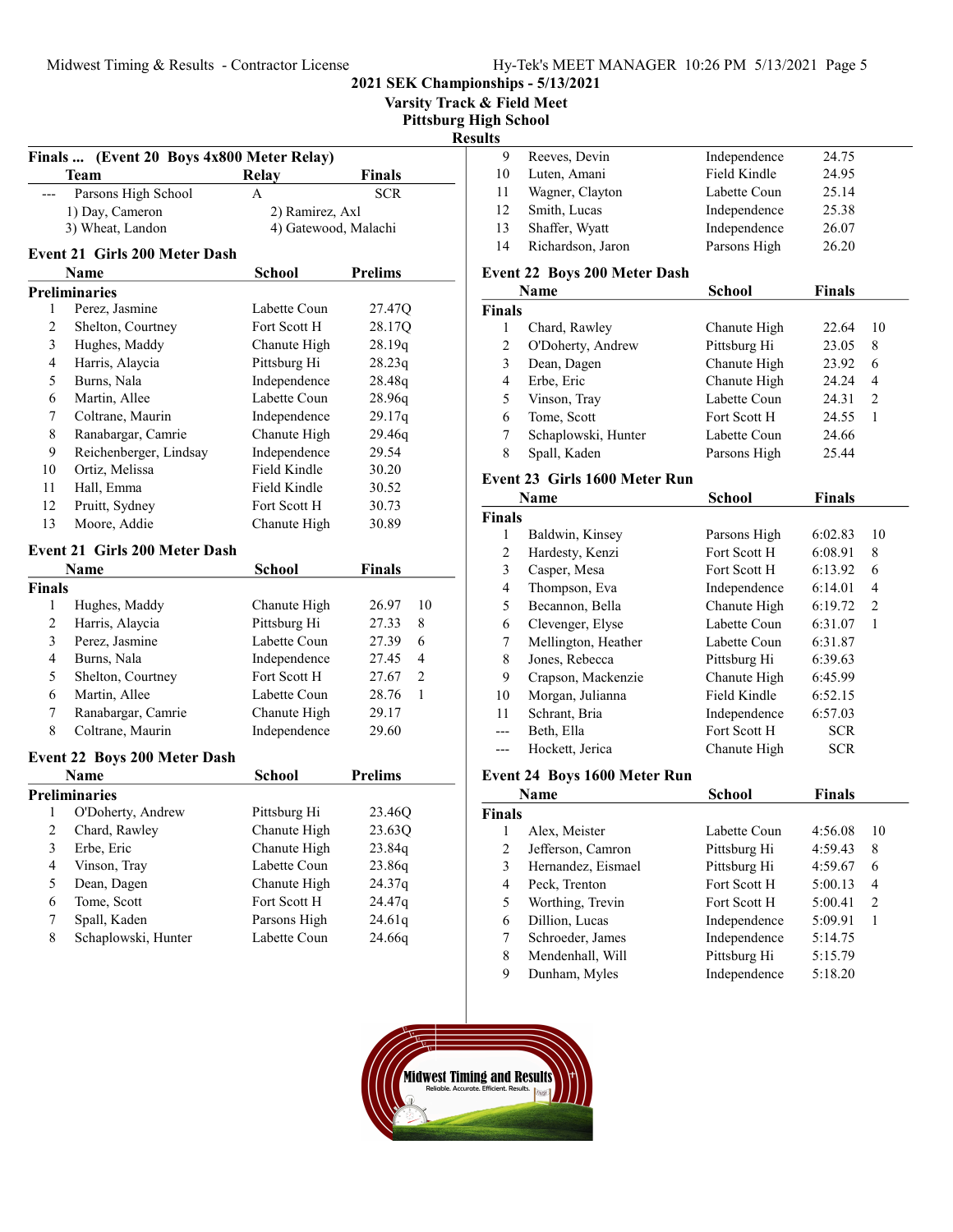Varsity Track & Field Meet

Pittsburg High School

#### Results

|    | Finals  (Event 24 Boys 1600 Meter Run) |              |               |  |
|----|----------------------------------------|--------------|---------------|--|
|    | Name                                   | School       | <b>Finals</b> |  |
| 10 | Hanna, Lucas                           | Field Kindle | 5:28.39       |  |
| 11 | Jesseph, Gage                          | Chanute High | 5:29.30       |  |
| 12 | Barrone-Lazzo, Josept                  | Field Kindle | 5:30.39       |  |
| 13 | Moore, Tyler                           | Labette Coun | 5:30.65       |  |
| 14 | Elliott, John                          | Field Kindle | 5:47.21       |  |
| 15 | Paxtor, Christian                      | Chanute High | 6:32.65       |  |
|    | Clark, Tobin                           | Parsons High | <b>SCR</b>    |  |
|    | Banks, Trenton                         | Chanute High | <b>SCR</b>    |  |

### Event 25 Girls 4x100 Meter Relay

|        | <b>Team</b>            | Relay           | Finals                    |
|--------|------------------------|-----------------|---------------------------|
| Finals |                        |                 |                           |
| 1      | Independence           | A               | 51.05<br>10               |
|        | 1) Burns, Nala         | 2) White, Nijah |                           |
|        | 3) Miller, Bailey      |                 | 4) Reichenberger, Lindsay |
| 2      | Chanute High School    | A               | 52.05<br>8                |
|        | 1) Ranabargar, Camrie  |                 | 2) Hughes, Maddy          |
|        | 3) Stephenson, Abby    |                 | 4) Chard, Kynleigh        |
| 3      | Pittsburg High School  | A               | 52.65<br>6                |
|        | 1) Lawson, Emma        |                 | 2) Mussa, Kiley           |
|        | 3) Wright, Marielle    |                 | 4) Southard, Lola         |
| 4      | Parsons High School    | A               | 53.98<br>4                |
|        | 1) Ecoff, Anna         |                 | 2) Patterson, Briona      |
|        | 3) Friess, Gracen      |                 | 4) Hinman, Iniya          |
| 5      | Field Kindle           | A               | 55.22<br>2                |
|        | 1) Ortiz, Melissa      | 2) Hall, Emma   |                           |
|        | 3) Strickland, Makayla |                 | 4) Mims, Heaven           |
|        |                        |                 |                           |

#### Event 26 Boys 4x100 Meter Relay

|               | Team                  | Relay             | Finals               |               |
|---------------|-----------------------|-------------------|----------------------|---------------|
| <b>Finals</b> |                       |                   |                      |               |
| 1             | Chanute High School   | А                 | 43.78                | 10            |
|               | 1) Harris, Quentin    | 2) Chard, Rawley  |                      |               |
|               | 3) Erbe, Eric         | 4) Dean, Dagen    |                      |               |
| 2             | Pittsburg High School | A                 | 44.19                | 8             |
|               | 1) Light, Ethan       |                   | 2) O'Doherty, Andrew |               |
|               | 3) Butcher, LJ        | 4) Barber, Caiden |                      |               |
| 3             | Fort Scott H          | А                 | 46.24                | 6             |
| 4             | Independence          | A                 | 46.44                | 4             |
|               | 1) Smith, Lucas       | 2) Shaffer, Wyatt |                      |               |
|               | 3) Reeves, Devin      | 4) Hayes, Caleb   |                      |               |
| 5             | Labette Coun          | A                 | 46.54                | $\mathcal{L}$ |
|               | 1) Wagner, Clayton    | 2) Ourada, Austin |                      |               |
|               | 3) Hestand, Eli       | 4) Vinson, Tray   |                      |               |

| ultə           |                                     |                  |               |                |
|----------------|-------------------------------------|------------------|---------------|----------------|
| ---            | Parsons High School                 | A                | DQ            |                |
|                | 1) Gatewood, Malachi                | 2) Jones, Jessie |               |                |
|                | 3) Ray, Matt                        | 4) Spall, Kaden  |               |                |
|                | Event 27 Girls 400 Meter Dash       |                  |               |                |
|                | <b>Name</b>                         | School           | <b>Finals</b> |                |
| <b>Finals</b>  |                                     |                  |               |                |
| 1              | White, Nijah                        | Independence     | 59.84         | 10             |
| $\overline{c}$ | Perez, Jasmine                      | Labette Coun     | 1:01.80       | 8              |
| 3              | Southard, Lola                      | Pittsburg Hi     | 1:03.41       | 6              |
| 4              | Renfro, Ember                       | Independence     | 1:03.91       | $\overline{4}$ |
| 5              | Lawson, Emma                        | Pittsburg Hi     | 1:04.37       | $\overline{c}$ |
| 6              | Stephenson, Abby                    | Chanute High     | 1:04.43       | $\mathbf{1}$   |
| 7              | Wright, Marielle                    | Pittsburg Hi     | 1:05.21       |                |
| 8              | Miller, Bailey                      | Independence     | 1:05.56       |                |
| 9              | Ratzlaff, Aidan                     | Labette Coun     | 1:06.91       |                |
| 10             | Pruitt, Sydney                      | Fort Scott H     | 1:10.07       |                |
| 11             | Campbell, Ava                       | Chanute High     | 1:11.69       |                |
| 12             | Carson, Natalie                     | Labette Coun     | 1:12.66       |                |
|                | <b>Event 28 Boys 400 Meter Dash</b> |                  |               |                |
|                | Name                                | <b>School</b>    | Finals        |                |
| <b>Finals</b>  |                                     |                  |               |                |
| 1              | Chard, Rawley                       | Chanute High     | 51.29         | 10             |
| $\overline{2}$ | Guan, William                       | Chanute High     | 51.96         | 8              |
| $\mathfrak{Z}$ | Arriola, Johan                      | Pittsburg Hi     | 52.46         | 6              |
| 4              | McClenning, Hayden                  | Labette Coun     | 53.39         | 4              |
| 5              | Luten, Amir                         | Field Kindle     | 55.07         | $\overline{2}$ |
| 6              | Weathersby, Jervel                  | Pittsburg Hi     | 55.17         | 1              |
| 7              | Talbot, Aaron                       | Field Kindle     | 55.74         |                |
| 8              | Luten, Amani                        | Field Kindle     | 56.64         |                |
| 9              | Kendrick, Cameron                   | Parsons High     | 57.27         |                |
| 10             | Hestand, Eli                        | Labette Coun     | 57.28         |                |
| 11             | Adamns, Nate                        | Fort Scott H     | 57.30         |                |
| 12             | Schaplowski, Hunter                 | Labette Coun     | 57.56         |                |
| 13             | Kemmerer, Bobby                     | Fort Scott H     | 57.88         |                |
| 14             | Ramirez, Axl                        | Parsons High     | 59.16         |                |
| 15             | Day, Cameron                        | Parsons High     | 59.70         |                |
| 16             | Goza, Trevor                        | Independence     | 1:00.74       |                |
| 17             | Reeves, Devin                       | Independence     | 1:01.80       |                |
| 18             | Steves, Wesley                      | Chanute High     | 1:02.48       |                |
|                |                                     |                  |               |                |

### Event 29 Girls 300 Meter Hurdles

|        | <b>Name</b>        | School       | <b>Finals</b> |     |
|--------|--------------------|--------------|---------------|-----|
| Finals |                    |              |               |     |
| L      | Friess, Gracen     | Parsons High | 48.78         | 10  |
| 2      | Raschen, Priscilla | Independence | 51.95         | -8  |
| 3      | Fewins, Evelyn     | Chanute High | 53.26         | - 6 |

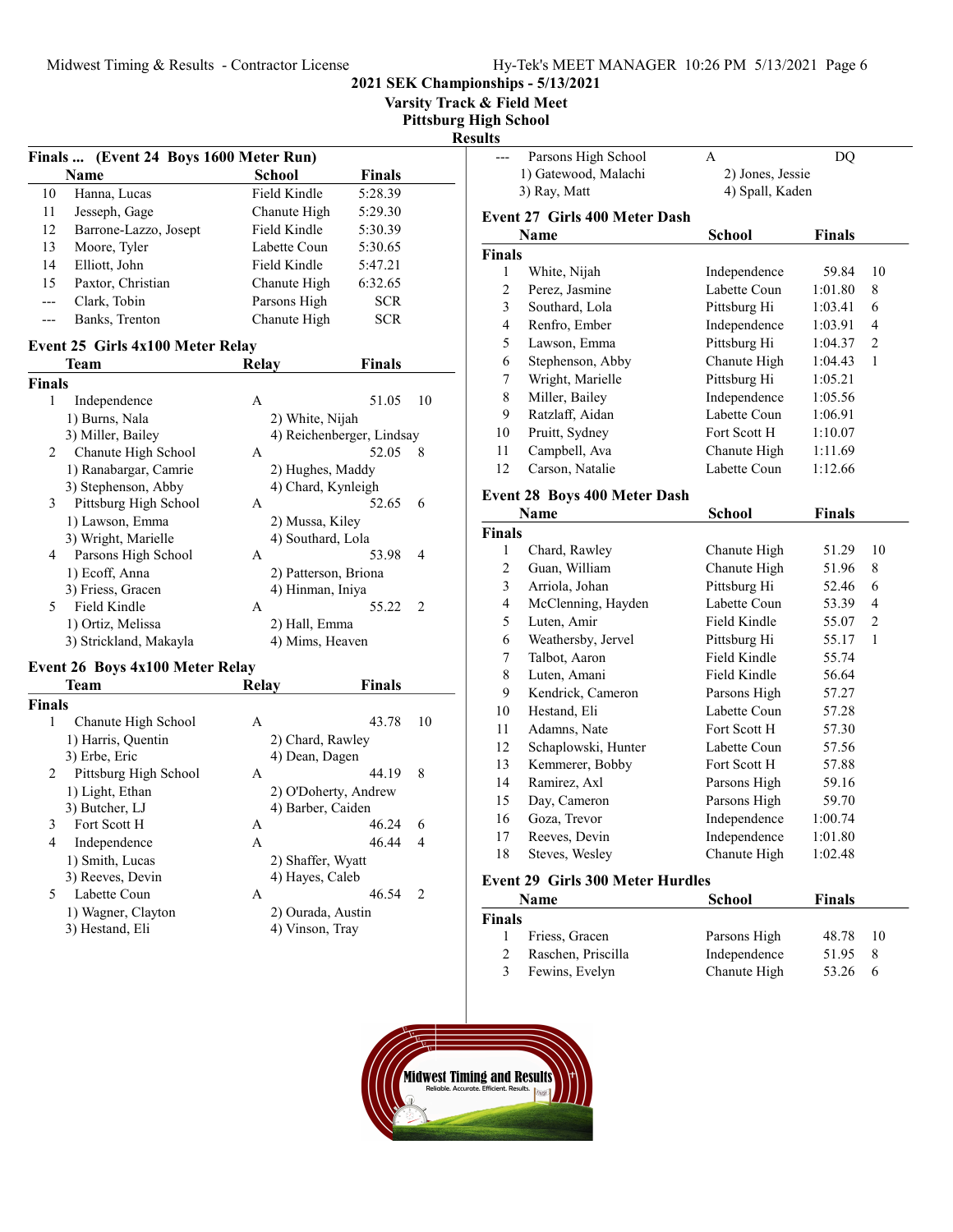|                | Midwest Timing & Results - Contractor License |                              |                    |        | Varsity Track & Field Meet   | Hy-Tek's MEET N<br>2021 SEK Championships - 5/13/2021 |
|----------------|-----------------------------------------------|------------------------------|--------------------|--------|------------------------------|-------------------------------------------------------|
|                |                                               |                              |                    |        | <b>Pittsburg High School</b> |                                                       |
|                |                                               |                              |                    |        | <b>Results</b>               |                                                       |
|                | Finals  (Event 29 Girls 300 Meter Hurdles)    |                              |                    |        | 9                            | Ourada, Aust                                          |
|                | Name                                          | School                       | <b>Finals</b>      |        | 10                           | Cashman, Bla                                          |
| 4              | Gorley, Dessie                                | Pittsburg Hi                 | 53.86              | 4      | 11                           | Caspar, Brady                                         |
| 5              | Pool, Libby                                   | Labette Coun                 | 54.32              | 2      | 12                           | Isle, Caden                                           |
| 6              | Stebbins, Sarah                               | Pittsburg Hi                 | 54.93              | 1      | 13                           | Stanley, Mike                                         |
| 7              | Steelman, Tori                                | Labette Coun                 | 55.02              |        | 14                           | Cuin, Nicand                                          |
| $\,$ 8 $\,$    | Speaks, Zoie                                  | Chanute High                 | 55.31              |        | 15                           | Line, Ethan                                           |
| 9              | Follmer, Kierny                               | Chanute High                 | 56.79              |        | $---$                        | Gatewood, M                                           |
| $---$          | Carnahan, Alice                               | Labette Coun                 | <b>SCR</b>         |        | ---                          | Barrone-Lazz                                          |
|                | <b>Event 30 Boys 300 Meter Hurdles</b>        |                              |                    |        | ---                          | Talbot, Aaron                                         |
|                | Name                                          | <b>School</b>                | <b>Finals</b>      |        |                              | Event 33 Girls 320                                    |
| <b>Finals</b>  |                                               |                              |                    |        |                              | <b>Name</b>                                           |
| 1              | Bingham, Bryce                                | Chanute High                 | 41.79              | 10     | <b>Finals</b>                |                                                       |
| $\sqrt{2}$     | Mccarty, Russell                              | Labette Coun                 | 42.21              | 8      | 1                            | Hardesty, Ker                                         |
| $\mathfrak{Z}$ | Morley, Kaden                                 | Chanute High                 | 45.61              | 6      | $\sqrt{2}$                   | Casper, Mesa                                          |
| $\overline{4}$ | McKechnie, Austin                             | Pittsburg Hi                 | 45.75              | 4      | 3                            | Hockett, Jeric                                        |
| 5              | Stevens, Dillan                               | Pittsburg Hi                 | 49.08              | 2      | $\overline{\mathbf{4}}$      | Clevenger, El                                         |
| 6              | Weathersby, Jamareon                          | Pittsburg Hi                 | 50.69              | 1      | $\mathfrak s$                | Prazakova, A                                          |
| 7              | Duncan, Jordan                                | Chanute High                 | 51.62              |        | 6                            | Ghering, Lilly                                        |
|                |                                               |                              |                    |        | 7                            | Jones, Rebeco                                         |
|                | <b>Event 31 Girls 800 Meter Run</b>           |                              |                    |        | $\overline{a}$               | Mellington, F                                         |
|                | Name                                          | <b>School</b>                | <b>Finals</b>      |        | $---$                        | Morgan, Julia                                         |
| <b>Finals</b>  |                                               |                              |                    |        | ---                          | Crapson, Mac                                          |
| $\mathbf{1}$   | Beth, Ella                                    | Fort Scott H                 | 2:28.54            | 10     | ---                          | Becannon, Be                                          |
| $\mathbf{2}$   | Renfro, Ember                                 | Independence                 | 2:31.53            | 8      |                              | Event 34 Boys 320                                     |
| 3              | Alloway, Ava                                  | Labette Coun                 | 2:33.40            | 6      |                              | Name                                                  |
| $\overline{4}$ | Baldwin, Kinsey                               | Parsons High                 | 2:36.43            | 4<br>2 | <b>Finals</b>                |                                                       |
| 5<br>6         | Thompson, Eva<br>Clements, Reese              | Independence<br>Chanute High | 2:37.19<br>2:37.22 | 1      | 1                            | Dillion, Luca                                         |
| 7              |                                               | Pittsburg Hi                 | 2:42.38            |        | $\overline{2}$               | Schroeder, Ja                                         |
| $\,$ 8 $\,$    | Moss, Eve<br>Forbes, Lauren                   | Labette Coun                 | 2:45.58            |        | 3                            | O'Ferrell, Hor                                        |
| 9              | Jones, Nevaeh                                 | Labette Coun                 | 2:47.24            |        | $\overline{4}$               | Allen, Caleb                                          |
| 10             | Becannon, Bella                               | Chanute High                 | 2:52.37            |        | 5                            | Hanna, Lucas                                          |
| $11\,$         | Furrow, Hannah                                | Chanute High                 | 3:15.37            |        | 6                            | Davenport, B                                          |
| 12             | Grenado, Cecelia                              | Field Kindle                 | 3:39.25            |        | $\tau$                       | Godinez, Bro                                          |
|                |                                               |                              |                    |        | $\,$ 8 $\,$                  | Jesseph, Gage                                         |
|                | <b>Event 32 Boys 800 Meter Run</b>            |                              |                    |        | 9                            | Elliott, John                                         |
|                | Name                                          | <b>School</b>                | <b>Finals</b>      |        | 10                           | Banks, Trento                                         |
| Finals         |                                               |                              |                    |        | $---$                        | Hernandez, E                                          |
| $\mathbf{1}$   | Johnston, Caleb                               | Independence                 | 2:07.76            | 10     | ---                          | Jefferson, Car                                        |
| $\mathbf{2}$   | Wheat, Aidan                                  | Parsons High                 | 2:09.36            | 8      | ---                          | Sutherland, M                                         |
| 3              | Jefferson, Camron                             | Pittsburg Hi                 | 2:10.95            | 6      |                              |                                                       |
| $\overline{4}$ | Howard, Jonathan                              | Pittsburg Hi                 | 2:12.47            | 4      |                              |                                                       |
| 5              | Fess, Gibson                                  | Fort Scott H                 | 2:12.90            | 2      |                              |                                                       |
| 6              | Hymer, Bryden                                 | Fort Scott H                 | 2:13.44            | 1      |                              |                                                       |
| 7              | Hernandez, Eismael                            | Pittsburg Hi                 | 2:14.77            |        |                              |                                                       |
| $\,$ 8 $\,$    | Stanley, Nathan                               | Chanute High                 | 2:15.81            |        |                              |                                                       |

| LS.   |                       |              |            |  |
|-------|-----------------------|--------------|------------|--|
| 9     | Ourada, Austin        | Labette Coun | 2:23.26    |  |
| 10    | Cashman, Blake        | Labette Coun | 2:24.24    |  |
| 11    | Caspar, Bradyn        | Parsons High | 2:25.79    |  |
| 12    | Isle, Caden           | Field Kindle | 2:27.63    |  |
| 13    | Stanley, Mike         | Chanute High | 2:28.76    |  |
| 14    | Cuin, Nicandro        | Chanute High | 2:42.83    |  |
| 15    | Line, Ethan           | Independence | 2:47.12    |  |
|       | Gatewood, Malachi     | Parsons High | <b>DNS</b> |  |
| $---$ | Barrone-Lazzo, Josept | Field Kindle | <b>SCR</b> |  |
| ---   | Talbot, Aaron         | Field Kindle | <b>SCR</b> |  |
|       |                       |              |            |  |

### Event 33 Girls 3200 Meter Run

|        | Name                | School       | <b>Finals</b> |    |
|--------|---------------------|--------------|---------------|----|
| Finals |                     |              |               |    |
|        | Hardesty, Kenzi     | Fort Scott H | 13:34.60      | 10 |
| 2      | Casper, Mesa        | Fort Scott H | 13:52.13      | 8  |
| 3      | Hockett, Jerica     | Chanute High | 14:07.42      | 6  |
| 4      | Clevenger, Elyse    | Labette Coun | 14:33.03      | 4  |
| 5      | Prazakova, Anna     | Parsons High | 14:36.58      | 2  |
| 6      | Ghering, Lilly      | Labette Coun | 14:38.70      | 1  |
| 7      | Jones, Rebecca      | Pittsburg Hi | 14:44.57      |    |
|        | Mellington, Heather | Labette Coun | <b>DNS</b>    |    |
|        | Morgan, Julianna    | Field Kindle | <b>DNS</b>    |    |
|        | Crapson, Mackenzie  | Chanute High | <b>DNS</b>    |    |
|        | Becannon, Bella     | Chanute High | <b>DNS</b>    |    |
|        |                     |              |               |    |

### Event 34 Boys 3200 Meter Run

|        | Name               | <b>School</b> | <b>Finals</b> |    |
|--------|--------------------|---------------|---------------|----|
| Finals |                    |               |               |    |
|        | Dillion, Lucas     | Independence  | 11:13.70      | 10 |
| 2      | Schroeder, James   | Independence  | 11:15.70      | 8  |
| 3      | O'Ferrell, Homer   | Pittsburg Hi  | 11:29.92      | 6  |
| 4      | Allen, Caleb       | Fort Scott H  | 11:37.34      | 4  |
| 5      | Hanna, Lucas       | Field Kindle  | 11:49.96      | 2  |
| 6      | Davenport, Ben     | Fort Scott H  | 11:54.51      | 1  |
| 7      | Godinez, Brock     | Chanute High  | 11:59.31      |    |
| 8      | Jesseph, Gage      | Chanute High  | 12:34.85      |    |
| 9      | Elliott, John      | Field Kindle  | 12:58.18      |    |
| 10     | Banks, Trenton     | Chanute High  | 13:21.54      |    |
| ---    | Hernandez, Eismael | Pittsburg Hi  | <b>DNS</b>    |    |
|        | Jefferson, Camron  | Pittsburg Hi  | <b>DNS</b>    |    |
|        | Sutherland, Max    | Independence  | <b>SCR</b>    |    |